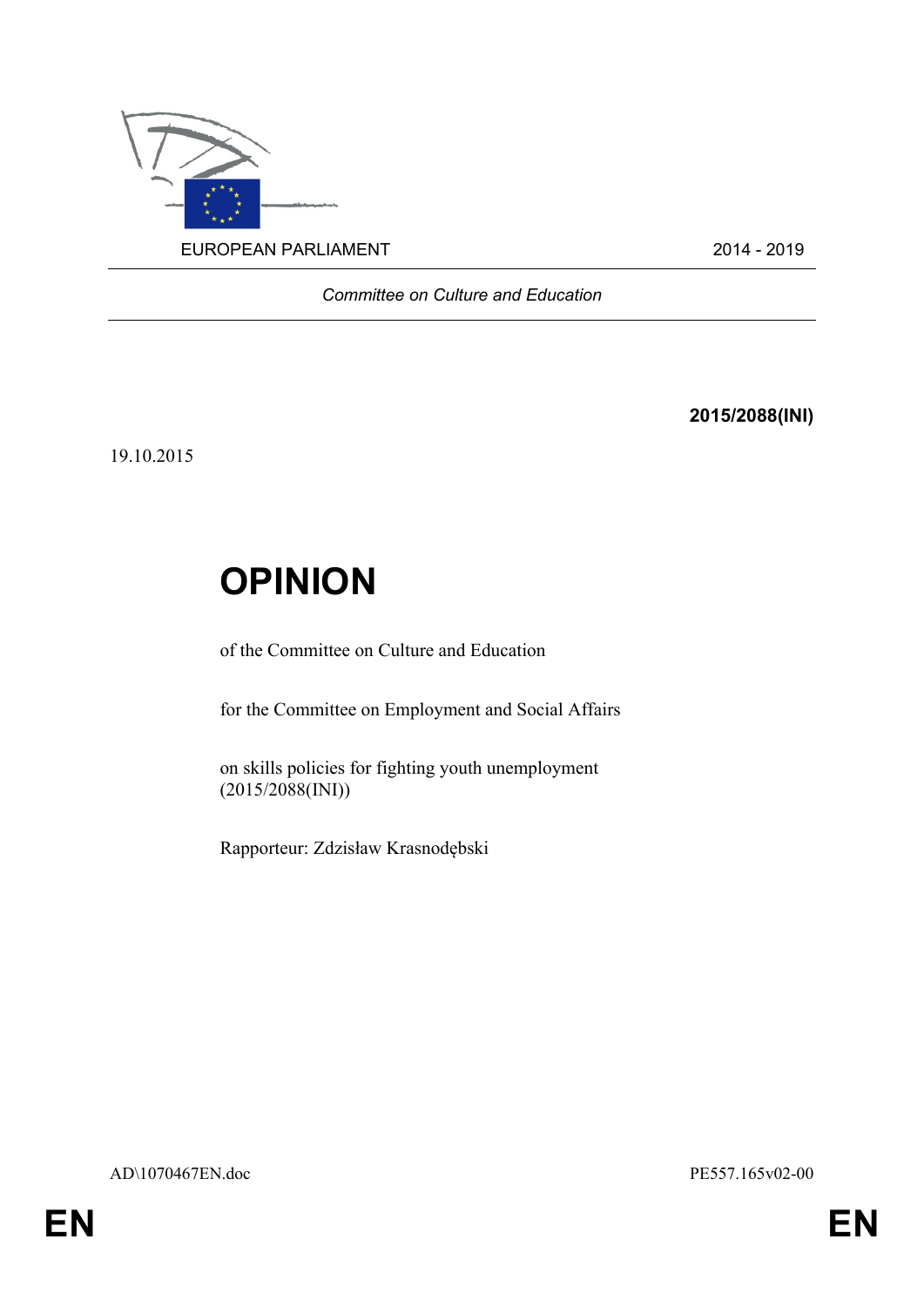PA\_NonLeg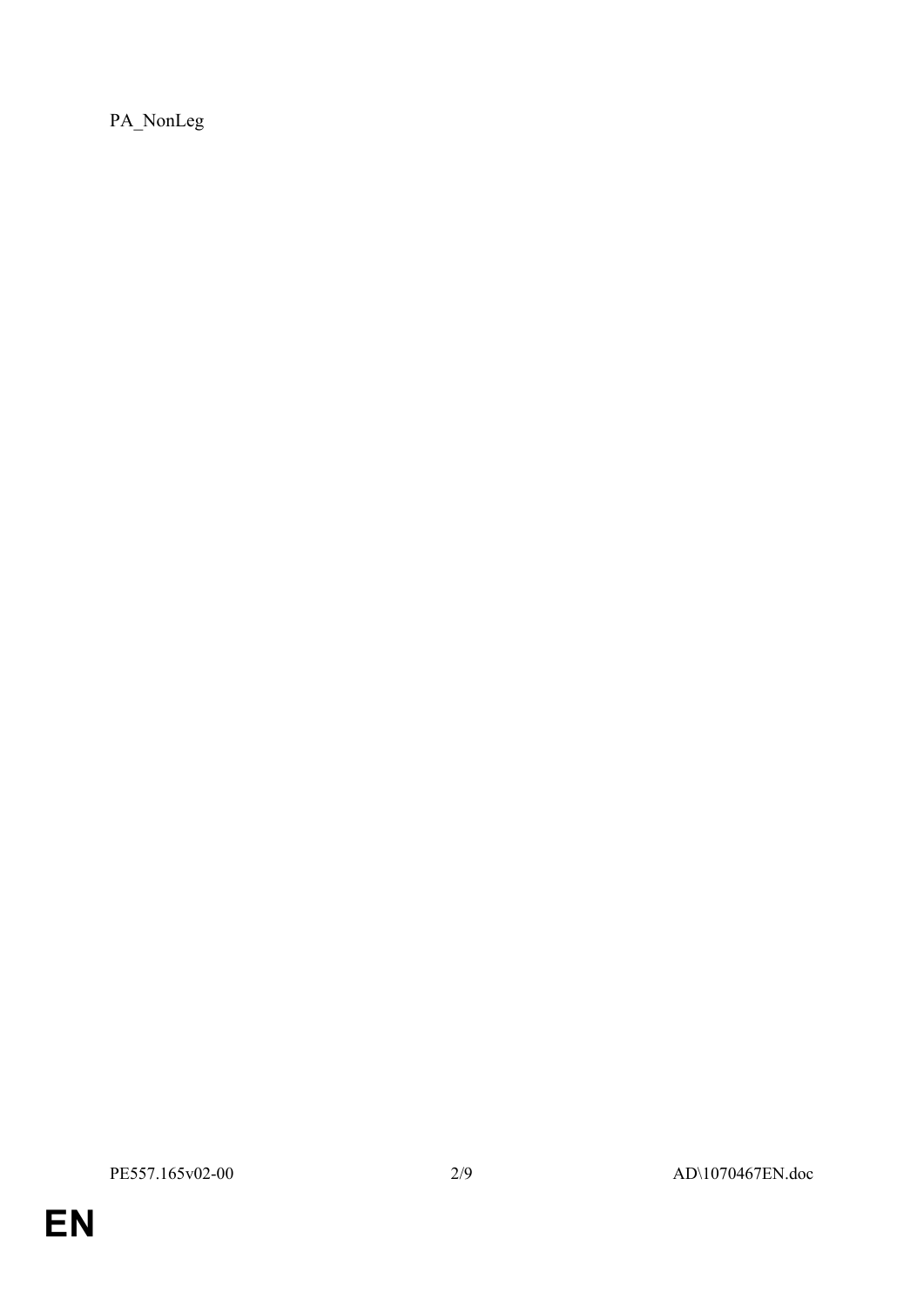## **SUGGESTIONS**

The Committee on Culture and Education calls on the Committee on Employment and Social Affairs, as the committee responsible, to incorporate the following suggestions into its motion for a resolution:

- 1. Stresses that 'a new boost to jobs, growth and investment' is an essential priority of the Commission and that in its Work Programme for 2015, the Commission committed to taking practical initiatives to promote integration and employability in the labour market, particularly measures to support Member States in getting young people into work; reiterates that Parliament has regularly proposed different solutions stressing that youth employment, education and training should be one of the highest political priorities for the EU;
- 2. Urges the Member States to implement urgent structural reforms of all levels of education, but in particular vocational education and training (VET), including apprenticeships and internships that include a strong work-based learning component, in order to help young people acquire the skills needed for their successful entry into the labour market and thus facilitate school-to-work transitions, to improve the employability and life skills of young people, and to contribute to the competitiveness of the EU economy; underlines, in this context, that exploitation of the potential of mutual learning and a successful exploration of best practices are only possible if the specific strengths of each respective national system are fully taken into account;
- 3. Highlights the fact that youth unemployment remains at a very alarming level in the EU and in certain Member States in particular; calls for the Member States and the EU to put an end to this situation by immediately putting in place social protection measures to counter the economic and social effects of unemployment;
- 4. Recalls that education and skills policies should be aimed not only at fulfilling labour market needs but also at equipping individuals with the necessary transversal competences to develop as active and responsible citizens; calls on the Commission and the Member States to respect the fact that education and training constitute a fundamental right and carry a strong value in themselves;
- 5. Recalls the need to promote curriculum objectives for formal and non-formal education and lifelong learning, targeting all students and including both theoretical modules and practical modules (such as student entrepreneurial projects, which could include social enterprise projects working with local communities);
- 6. Encourages Member States to adopt long-term policies through effective investment, increased cooperation and strategic partnerships in order to promote innovation, competitiveness and excellence in VET;
- 7. Points to Erasmus+ as a key instrument for ensuring the quality of VET across the EU and encourages international exchanges for the purposes of professional training;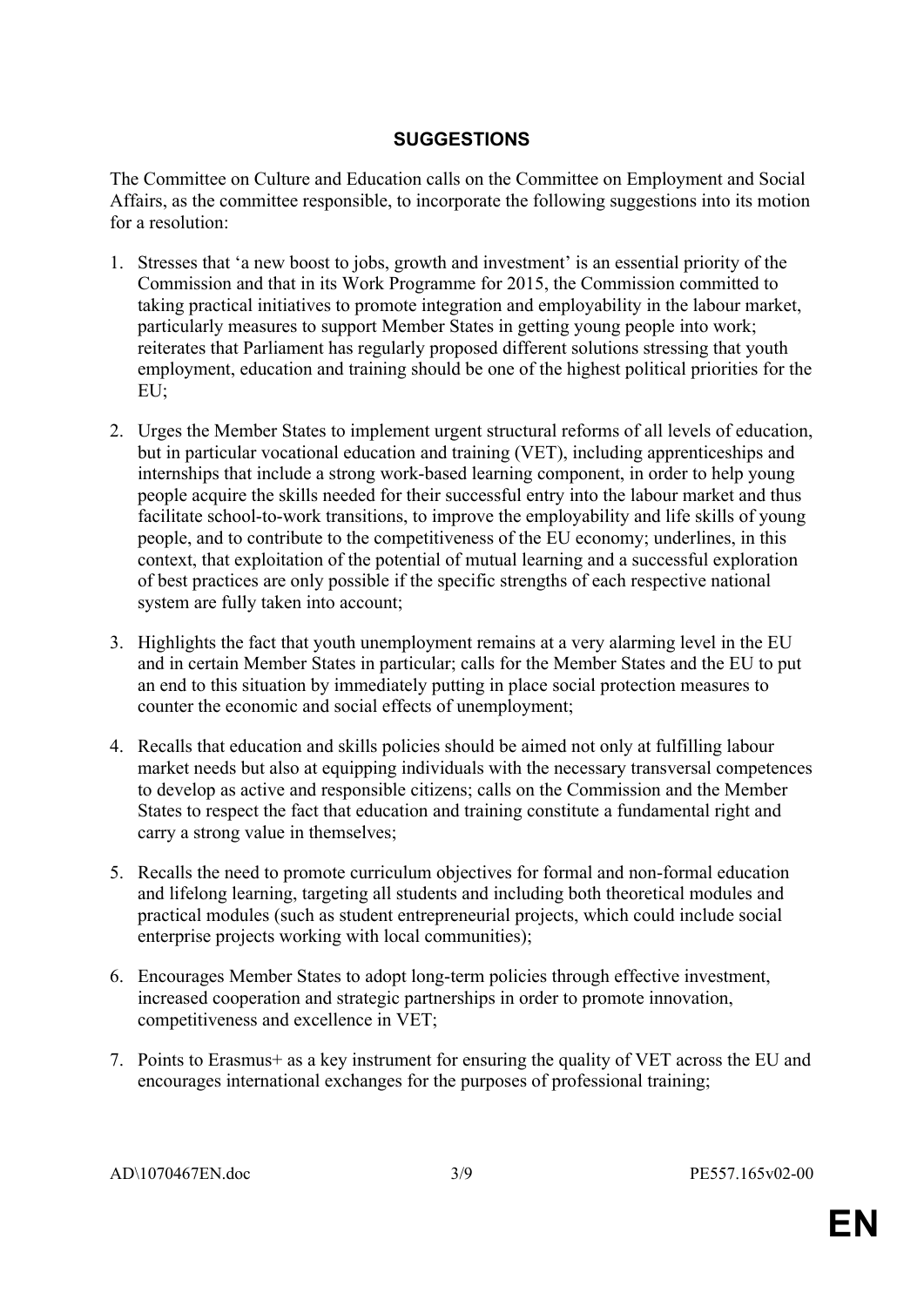- 8. Highlights the importance of reviving and promoting VET and increasing its attractiveness to young people so that it is not perceived as being inferior to other types of education; stresses the need to introduce or to further develop dual VET systems or elements of VET and work-based learning at all levels of education, in order to facilitate the acquisition of knowledge, insight, core employability and job-specific skills and competences; stresses, moreover, the need to ensure quality control and guidance by public institutions over the general content, learning goals, implementation, assessment and certification procedure of VET, in addition to the recognition and equivalence of qualifications; underlines that the exchange of best practices related to dual education systems could contribute to structural changes in the labour market and lead to higher levels of youth employment; stresses the advantages of work-based learning, which is of great help to young people at the beginning of their careers as they seek to enter the job market;
- 9. Emphasises the importance of developing 'soft skills', which make it easier to successfully negotiate the job market and develop a professional career, and which are an essential complement to professional knowledge and experience;
- 10. Recalls that there are currently two million vacancies in the EU and emphasises the importance of addressing skills shortages and mismatches by promoting and facilitating mobility for learners, as well as cross-border recognition of qualifications, through a better use of all EU tools and programmes, such as Erasmus+, the European Qualifications Framework, the European Skills Passport, the Youth Guarantee, the Europass CV, the Entrepreneurial Skills Pass, EURES, Knowledge Alliances, the European Alliance for Apprenticeships, the European Credit Transfer System, the European Quality Assurance in Vocational Education and Training (EQAVET) and the European Credit System for Vocational Education and Training (ECVET); highlights the importance of ESCO, which identifies and categorises the skills, competences and qualifications relevant for the EU labour market and education and training, in 25 European languages; underlines in this context the importance of the adequate transferability of social rights within the Union and reiterates the importance of Erasmus+, the European Social Fund and EURES in this respect; calls on the Member States to promote training courses in particular sectors in which there are particular gaps between supply and demand;
- 11. Welcomes the transformation of the existing EU Skills Panorama website, which provides a more comprehensive and user-friendly central access point for information and intelligence on skills needs in occupations and sectors in the EU, and which helps policymakers, experts, employment agencies, careers advisers and individuals to take better and more informed decisions;
- 12. Highlights the importance of teaching and learning general basic skills such as ICT, maths, critical thinking, foreign languages, mobility etc., which will enable young people to easily adapt to the changing social and economic environment;
- 13. Emphasises the importance of building students' capacity to learn and the need to provide them with effective learning strategies; stresses that learning to learn will facilitate the acquisition of knowledge, skills, attitudes and aptitudes which enable individuals to set,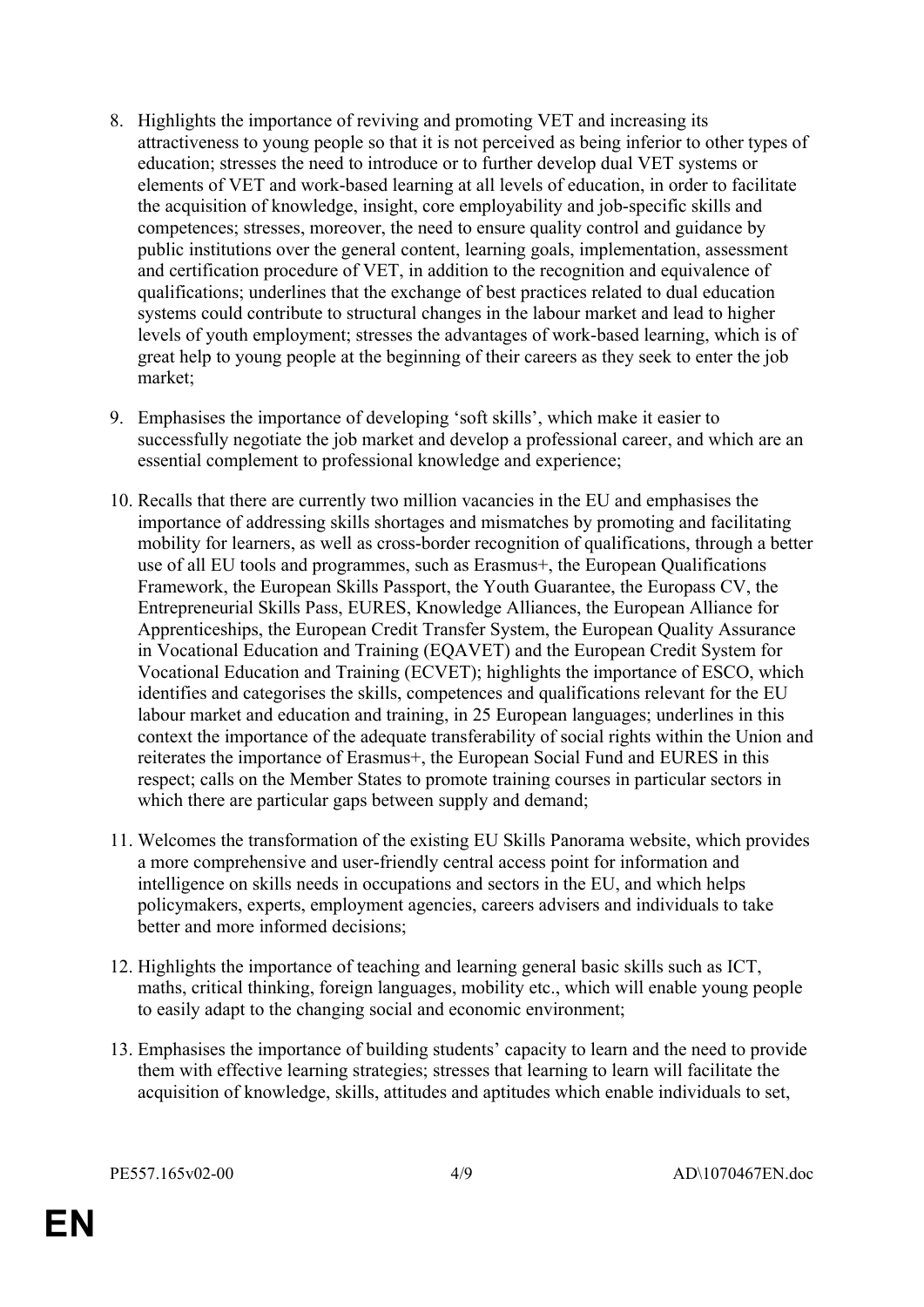plan and reach their own learning goals and become autonomous learners able to cope with the intensive labour market changes;

- 14. Highlights that developing networking skills is of great importance for all young people, but particularly for those with limited work experience and those coming from underrepresented and disadvantaged groups; stresses that teaching networking can be a strategy for facilitating employment, career development and exploration;
- 15. Notes the constant evolution of the labour market and stresses the importance of meeting labour market demands with appropriate qualifications and skills, by revising and developing existing curricula and by addressing technological, social, cultural and environmental changes in close cooperation with employers, professional organisations, business communities, policymakers, local authorities, education and employment services, youth organisations and all relevant stakeholders; points out, furthermore, that it is necessary in this context to provide and develop quality lifelong career guidance, also involving families, in order to help future students and young people to make the correct choices regarding their field of study and make better choices regarding their education and professional careers, taking into account their work preferences and the needs of the labour market; recalls, however, that education and skills policies should not only aim to meet labour market needs, but should also contribute to the personal development and growth of young people in order to make them proactive and responsible citizens; stresses, therefore, the need for civic education, both formal and non-formal, throughout the whole educational system;
- 16. Highlights the importance of internships and apprenticeships as part of secondary and higher education curricula for the acquisition of work experience and transversal skills; stresses the importance of mentoring programmes that link students with professionals or young workers and give students access to networks and a clear understanding of the work process; encourages businesses, therefore, to establish lasting links and partnerships with educational establishments in order to facilitate entry into the employment world for their students and ensure that the skills taught are constantly matched to the real needs of the working world; points out, however, that while for students, traineeships are a learning opportunity, businesses shall perform their role of mentoring and training, taking into account the Commission's recommendations on high-quality traineeship provision as a means of improving young people's chances of finding work;
- 17. Calls on the Member States to act, as soon as possible, on education- and labour marketrelated country-specific recommendations in the European Semester and other Commission recommendations;
- 18. Emphasises the role higher education institutions play in developing the knowledge and competence graduates require in order to be successful on the job market;
- 19. Underlines the importance of a holistic approach to skills; stresses the need to provide multiple pathways within the education system and flexible educational approaches that can be customised and adjusted to individuals' needs; calls for work-based learning programmes to be developed across all types of education and training, as well as practical curricula, flexible schedules, and less formal instruction methods;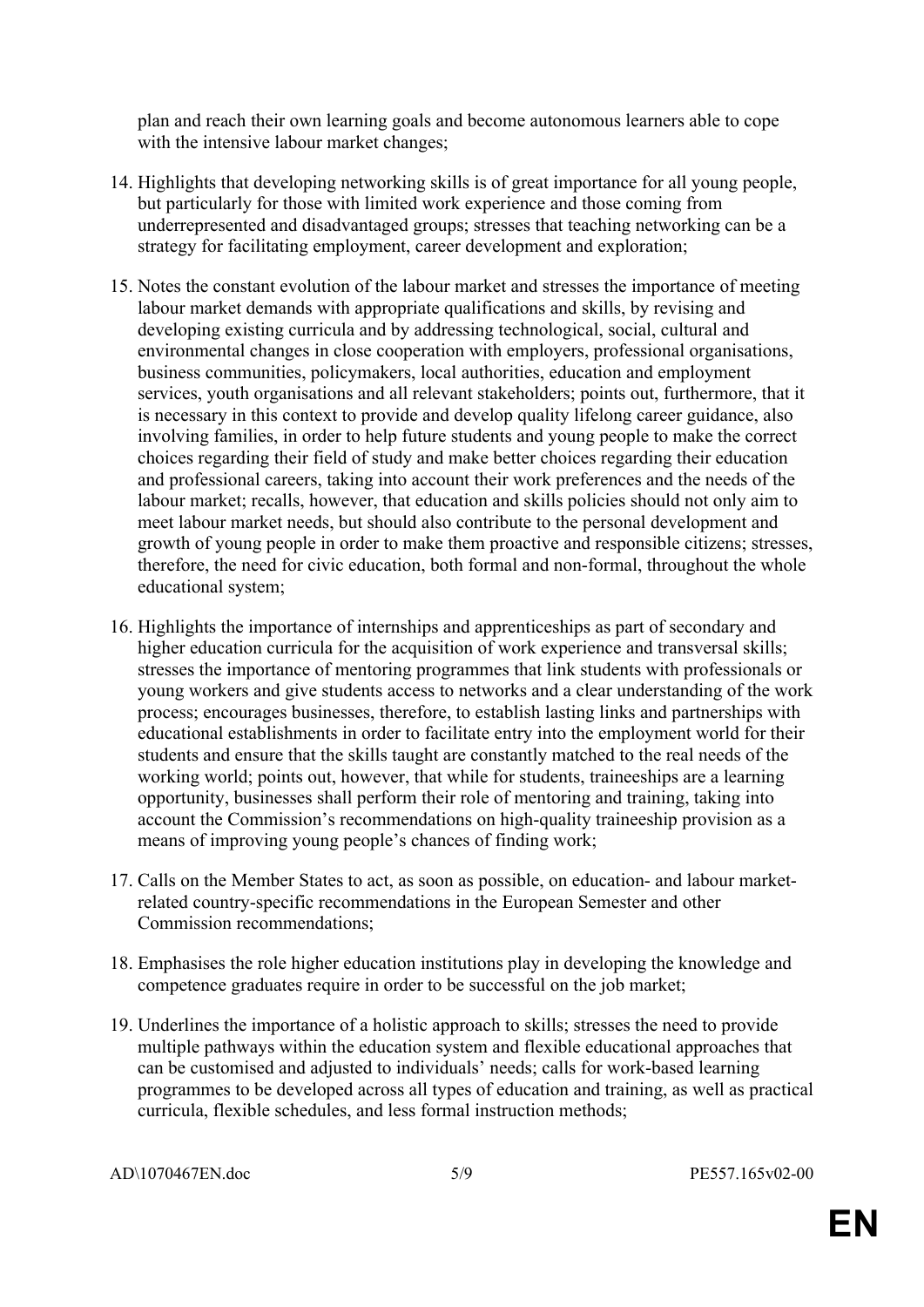- 20. Emphasises the need for broad-based education and training that provide basic and portable high-level skills, entrepreneurial skills, and problem solving, information and communications technology (ICT) and language skills, which enable individuals to constantly acquire and apply new knowledge and facilitate their adaptation to the changes in the world of work;
- 21. Stresses the need to include elements of entrepreneurial learning at all levels of education and training, since instilling entrepreneurial spirit among the young at an early stage and developing transversal skills linked to entrepreneurship, such as creativity, critical thinking, empathy, teamwork and a sense of initiative, contribute to young people's personal and professional development and facilitate their transition into the job market; urges, in this respect, active dialogue and cooperation between universities and businesses aimed at developing educational programmes which equip young people with the requisite skills and competences, and which facilitate and encourage participation by entrepreneurs in the educational process; considers, however, that entrepreneurship education should include a social dimension and address subjects such as fair trade, social enterprises, and alternative business models such as cooperatives, in order to strive towards a more social, inclusive and sustainable economy;
- 22. Encourages the Member States to urgently incorporate new technologies in the learning process, and to intensify and improve ICT and digital skills training at all levels and in all types of education and training, including for teaching staff, in order to provide more digitally aligned degrees and curricula and to motivate young people to study ICT and pursue related careers; stresses the need to build a better technological base in schools and universities and to provide the necessary infrastructure; underlines, furthermore, in this regard, the importance of open educational resources (OERs), which ensure access to education for all and enhance employability by supporting the lifelong learning process; recalls the need to encourage girls and young women to pursue ICT studies;
- 23. Encourages the optimal use of existing EU funding such as the Erasmus+ programme in stimulating the development of transversal skills and competences among young people in order to tackle youth unemployment in the EU more effectively;
- 24. Stresses that literacy in ICT should become an integral part of the educational process, being integrated into the curriculum at all levels of studies; emphasises that equipping young people with ICT skills benefits both their work life and their private life by providing them with the technical skills, confidence and flexibility they need to adapt over the course of their lifetime;
- 25. Calls on the Member States to encourage girls and young women to pursue science, technology, engineering and mathematics (STEM) subjects and to increase the representation of women in STEM areas;
- 26. Notes that the lack of language skills is a major obstacle to young people's competitiveness on the EU labour market, and stresses that the Member States need to equip young people from a very early age with various communication and language skills in order to address the problems caused by current skills mismatch;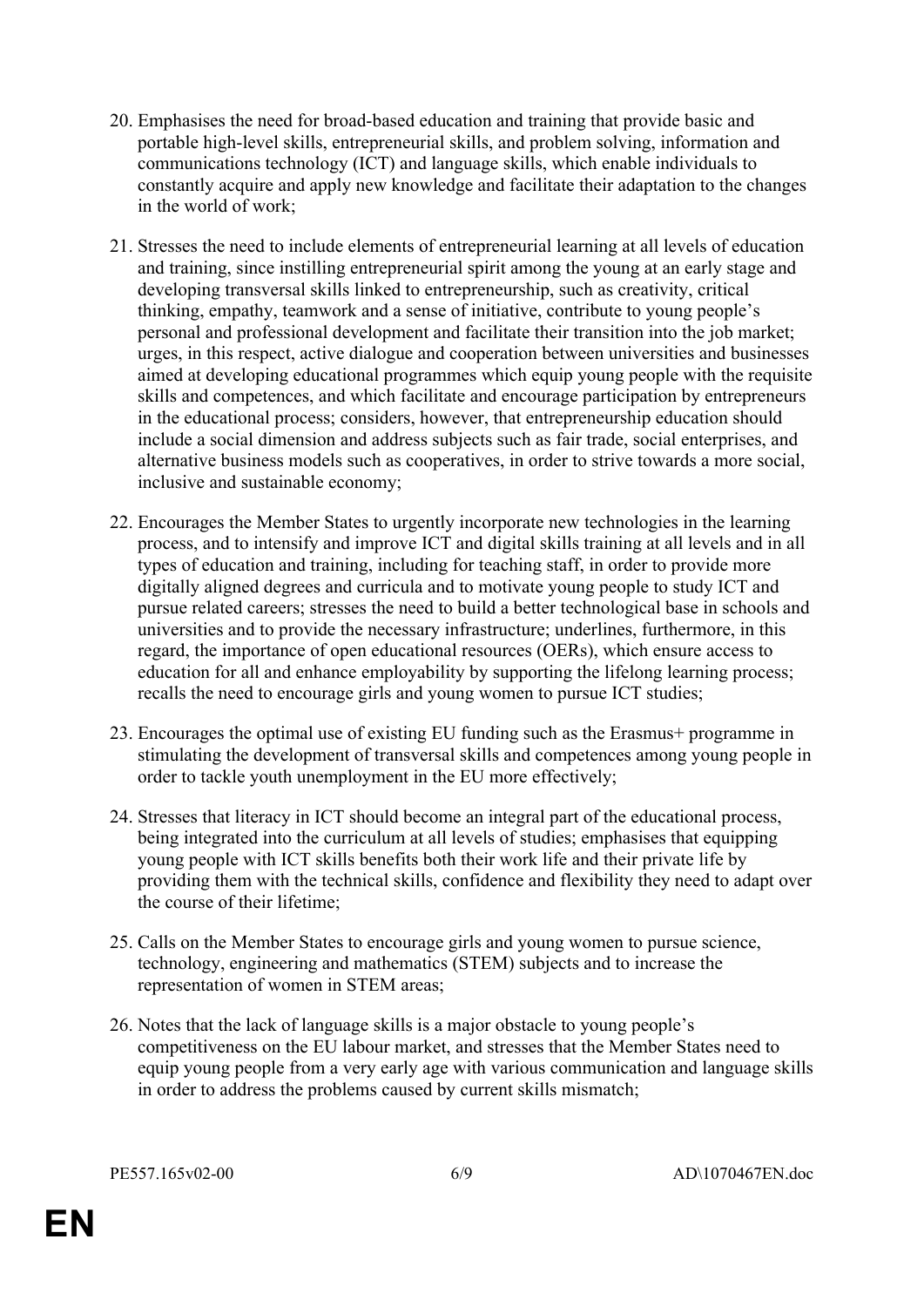- 27. Highlights the fundamental importance of non-formal education and of lifelong learning offerings for the learning of key skills, in tandem with or subsequent to schooling, so as to prevent or offset exclusion and thus provide people with more opportunities for personal development and, on the basis of their talents, to develop within society and within the world of work;
- 28. Highlights the essential role of competent and supportive teachers and trainers in reducing early school leaving, especially in underdeveloped areas, and in improving the employability of young people; stresses that teachers need to be better supported by schools, training institutions, local communities and educational policies, e.g. through more efficient and up-to-date training in new skills, such as entrepreneurial and ICT skills, promotion of peer learning and exchange of best practices, and easier access to training opportunities and improved systems of continuous VET; stresses, in this regard, the importance of investing in lifelong learning development for teachers; strongly opposes any cutbacks in education budgets, especially when combined with the reduction of scholarships and grants and the increase in educational fees;
- 29. Encourages the integration of new teaching and training methods, developed by teachers in response to the specific needs of the class;
- 30. Calls for a forward-looking and output-oriented European Skills Strategy to guide national skills strategies and integrate them into the National Employment Plans while providing a comprehensive framework for the sectoral action plans proposed in the Employment Package;
- 31. Notes that the Youth Guarantee and the Youth Employment Initiative have an important role to play in developing education and training for young unskilled and low-skilled unemployed people, but stresses that there is a need for better financing and a proper and speedy implementation of these schemes, followed by appropriate monitoring of the situation in each Member State;
- 32. Stresses the need to strive for an individual approach to career development and lifelong education and training, and believes that guidance and counselling which address individual needs and focus on the evaluation and expansion of individual skills must be a core element of education and skills policies from an early stage on;
- 33. Believes that non-formal education, particularly as developed in youth organisations, fosters creativity, a sense of initiative and self-responsibility, and can increase young people's chances on the labour market and positively contribute to the success of VET; calls, henceforth, on the Member States to implement the 2012 Council Recommendation on the validation of non-formal and informal learning<sup>1</sup> as a means to recognise competences acquired through non-formal education, particularly in the volunteer and youth sector, and support the implementation of lifelong learning policies;
- 34. Recalls that the creative industries are amongst the most entrepreneurial and fast-growing sectors, and that creative education develops transferable skills such as creative thinking,

<sup>1</sup> OJ C 398, 22.12.2012, p. 1.

AD\1070467EN.doc 7/9 PE557.165v02-00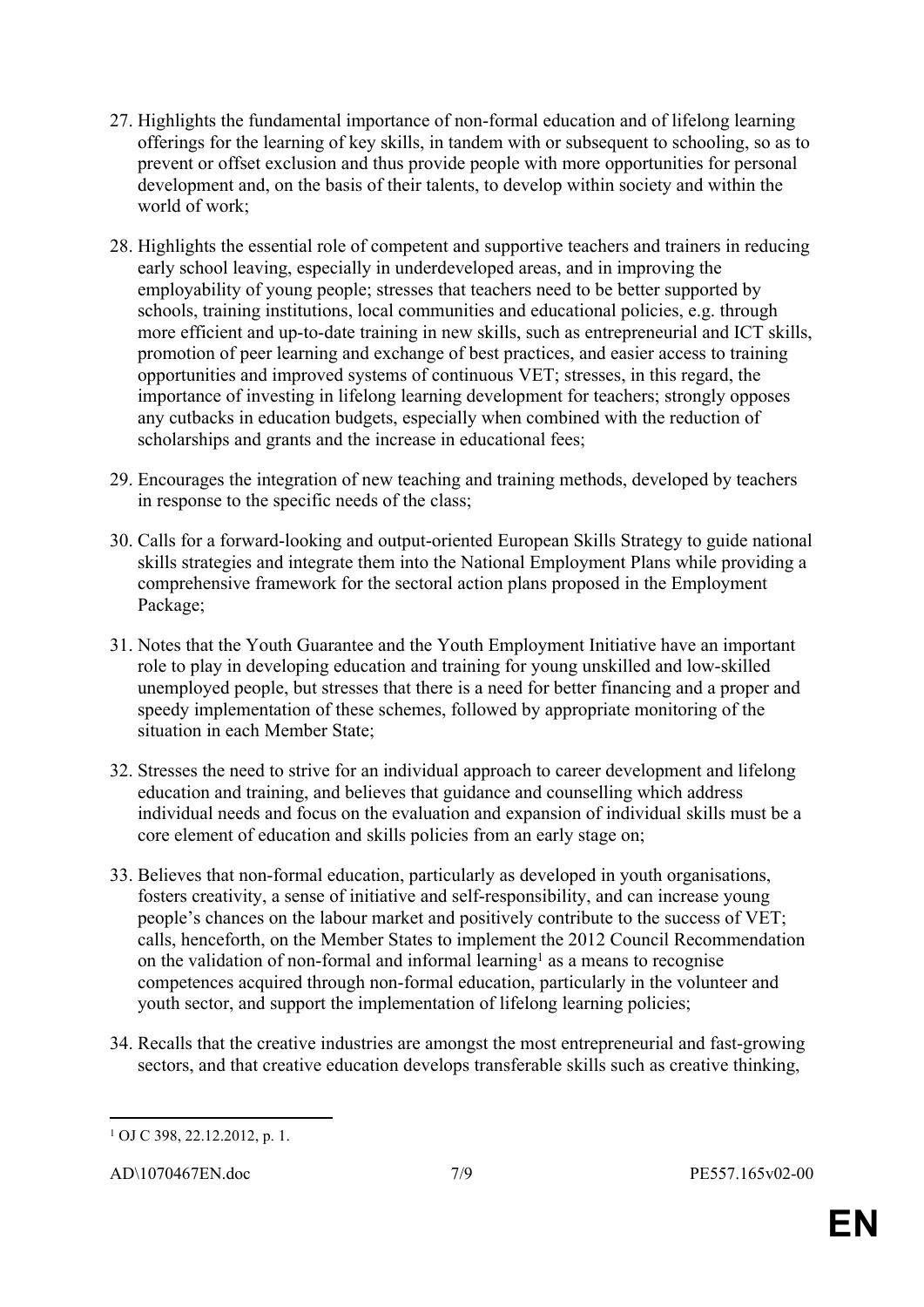problem-solving, teamwork and resourcefulness; acknowledges that the arts and media sectors are of particular appeal to young people;

- 35. Highlights that labour market policies generally, and skills matching in respect of VET policies specifically, must aim to create and promote high-quality and secure jobs, in line with the ILO Decent Work agenda; notes that these policies must contribute to combating the phenomena of precarious employment, zero-hour contracts and unpaid internships;
- 36. Notes the important role of civil society organisations, trade unions and social dialogue in the formulation of VET policies;
- 37. Calls on the Member States to channel investments into inclusive education that responds to societal challenges, with a view to ensuring equal access and opportunities for all, including young people from different socio-economic backgrounds, as well as vulnerable and disadvantaged groups;
- 38. Calls on the Member States to increase the attractiveness of STEM programmes and studies in order to address the existing shortage in this field; stresses, however, that humanities and general humanistic knowledge are indispensable in making effective use of the opportunities presented by STEM disciplines and thus should receive effective support within their institutions and play an explicit role in curricular development; calls on the Member States to encourage a cross-sectoral approach between different areas within educational institutions, such as joint programmes involving arts, science, ICT, engineering, business and other relevant fields;
- 39. Recalls the wealth of jobs connected to traditional skills, often ones that cannot be relocated elsewhere, which, moreover, help stimulate local economies and are of cultural interest; encourages the Member States to ensure, therefore, that crafts and professions with traditional and cultural elements are preserved and effectively passed down to younger generations through the implementation of specialised programmes;
- 40. Highlights the role and importance of non-formal and informal learning in youth employability; underlines the importance of involvement in youth organisations, volunteering and grassroots sport in equipping young people with entrepreneurial spirit and a set of cognitive and non-cognitive competences and transversal skills, and calls on the Member States to facilitate the involvement of young people in these extracurricular activities complementing formal education;
- 41. Underlines that playing sports provides participants with opportunities to develop a wide range of transversal skills which enhance their employability as well as help them to succeed as leaders and to achieve their goals; further stresses the link between sports, employability, education and training.